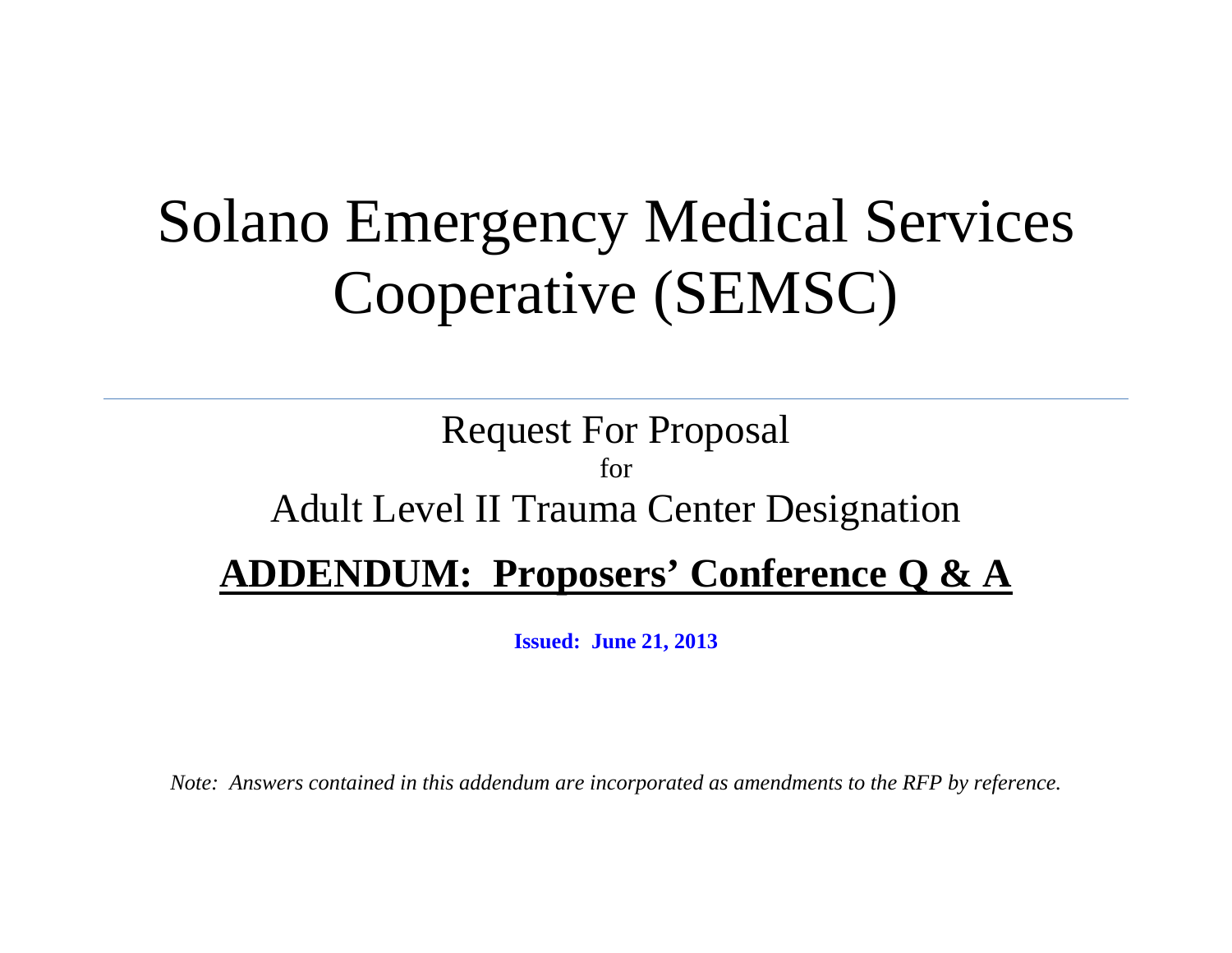## **Solano County Emergency Medical Services Cooperative (SEMSC) Level II Adult Trauma Center Request For Proposal (RFP)**

| <b>Question</b> | <b>RFP</b> Item | <b>Proposer Question</b>                                                                                                                                                                                                                                                                      | <b>SEMSC Response</b>                                                                                                                                                                                                                                                                                                                                                                                                                                                                                                                            |
|-----------------|-----------------|-----------------------------------------------------------------------------------------------------------------------------------------------------------------------------------------------------------------------------------------------------------------------------------------------|--------------------------------------------------------------------------------------------------------------------------------------------------------------------------------------------------------------------------------------------------------------------------------------------------------------------------------------------------------------------------------------------------------------------------------------------------------------------------------------------------------------------------------------------------|
| <b>Number</b>   | number          |                                                                                                                                                                                                                                                                                               |                                                                                                                                                                                                                                                                                                                                                                                                                                                                                                                                                  |
|                 |                 | <b>General RFP</b>                                                                                                                                                                                                                                                                            |                                                                                                                                                                                                                                                                                                                                                                                                                                                                                                                                                  |
|                 | 2.4.3.c         | What standard definition are you requiring for "Major<br>Trauma Patients?"                                                                                                                                                                                                                    | The use of "major trauma patients" in the reference<br>section is descriptive, rather than as a patient<br>population defining term. Its use is in reference to<br>family and patient-centered care for major trauma<br>patients. Refer to question #17 where a similar<br>question is answered. The Solano County field<br>triage criteria is an Injury Severity Score (ISS)<br>greater than 15 and/or Step 1 or 2 from the Centers<br>for Disease Control and Prevention / American<br>College of Surgeons (CDC/ACS) field triage<br>criteria. |
| $\overline{2}$  | 4.1.4           | The current wording implies that you are requesting<br>clinical laboratory information for all emergency<br>department patients and information on all trauma<br>patients. Is this correct that you want it for both<br>populations? If not can you please clarify what you<br>are requiring? | It is not necessary to submit information about the<br>entire Emergency Department population.<br>Information submitted should be relative to trauma<br>patients only.                                                                                                                                                                                                                                                                                                                                                                           |
| 3               | 4.1.5           | The current wording implies that you are requesting<br>blood and blood product information on all<br>emergency department patients and all trauma<br>patients. Is this correct that you want it for both<br>populations? If not can you please clarify what you<br>are requiring?             | The area of emphasis is making sure that the trauma<br>patient receives expedited testing and analysis for<br>their care. These types of patients are usually the<br>most critical in the Emergency Department.<br>Information submitted should be relative to trauma<br>patients only.                                                                                                                                                                                                                                                          |
| $\overline{4}$  | 4.1.6           | The current wording implies that you are requesting<br>for radiology services information on all emergency                                                                                                                                                                                    | It is necessary to ensure that the trauma patient<br>receives expedited imaging and interpretation of                                                                                                                                                                                                                                                                                                                                                                                                                                            |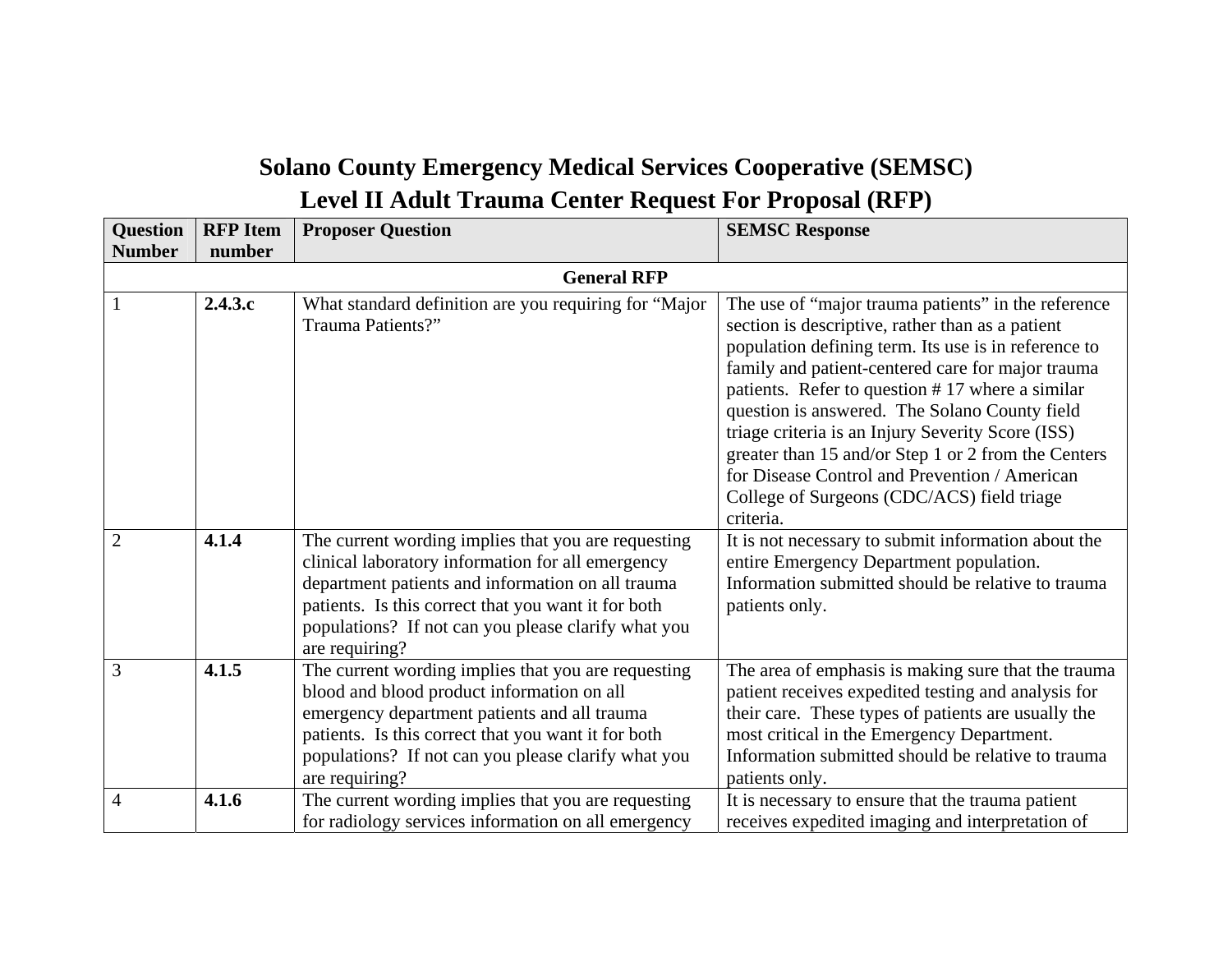|   |          | department patients and information on all trauma                      | those images. Information submitted should be                                                             |
|---|----------|------------------------------------------------------------------------|-----------------------------------------------------------------------------------------------------------|
|   |          | patients. Is this correct that you want it for both                    | relative to trauma patients only.                                                                         |
|   |          | populations? If not can you please clarify what you                    |                                                                                                           |
|   |          | are requiring?                                                         |                                                                                                           |
| 5 | 4.1.7.d  | The current wording implies that you are requesting                    | Information submitted should be relative to trauma                                                        |
|   |          | information on average response time for                               | patients only.                                                                                            |
|   |          | interpretation of results from time of request on all                  |                                                                                                           |
|   |          | emergency department patients and information on all                   |                                                                                                           |
|   |          | trauma patients. Is this correct that you want it for                  |                                                                                                           |
|   |          | both populations? If not can you please clarify what                   |                                                                                                           |
| 6 | 4.4.c    | you are requesting?<br>In this section you refer to Exhibit #3: Trauma |                                                                                                           |
|   |          | Surgeons, however, in the actual exhibit the term used                 | The requirement is to list all participants who are<br>involved in a trauma call. This includes those who |
|   |          | is General Surgeons. We are assuming that you only                     | are listed as trauma surgeons as well as those listed                                                     |
|   |          | want trauma surgeons listed. Is that assumption                        | as general surgeons.                                                                                      |
|   |          | correct?                                                               |                                                                                                           |
| 7 | 4.5.6    | In reviewing the 2006 ACS manual (specified in the                     | Part of the verification process used by the                                                              |
|   |          | RFP) we do not find the term "trauma nursing audit."                   | American College of Surgeons (ACS) to be verified                                                         |
|   |          | Can you clarify what this is referring to?                             | as a Level II Trauma Center includes reviewing the                                                        |
|   |          |                                                                        | quality of nursing documentation in the Emergency                                                         |
|   |          |                                                                        | Room, specifically the trauma flow sheet that's used                                                      |
|   |          |                                                                        | to document the Emergency Department phase of                                                             |
|   |          |                                                                        | care. The trauma nursing audit will include, but is                                                       |
|   |          |                                                                        | not limited to the following:                                                                             |
|   |          |                                                                        | serial vital signs;                                                                                       |
|   |          |                                                                        | time of arrival                                                                                           |
|   |          |                                                                        | documentation of serial vital signs<br>monitoring;                                                        |
|   |          |                                                                        | documentation of procedures;                                                                              |
|   |          |                                                                        | time to diagnostics; and                                                                                  |
|   |          |                                                                        | length of time spent in the Emergency Room                                                                |
| 8 | 5.14.1.c | In this statement the RFP indicates that "The qualified"               | This section of the RFP relates to ACS' verification                                                      |
|   |          | specialist in (2), above, shall be a member of the                     | requirements for Level II Trauma Centers, having to                                                       |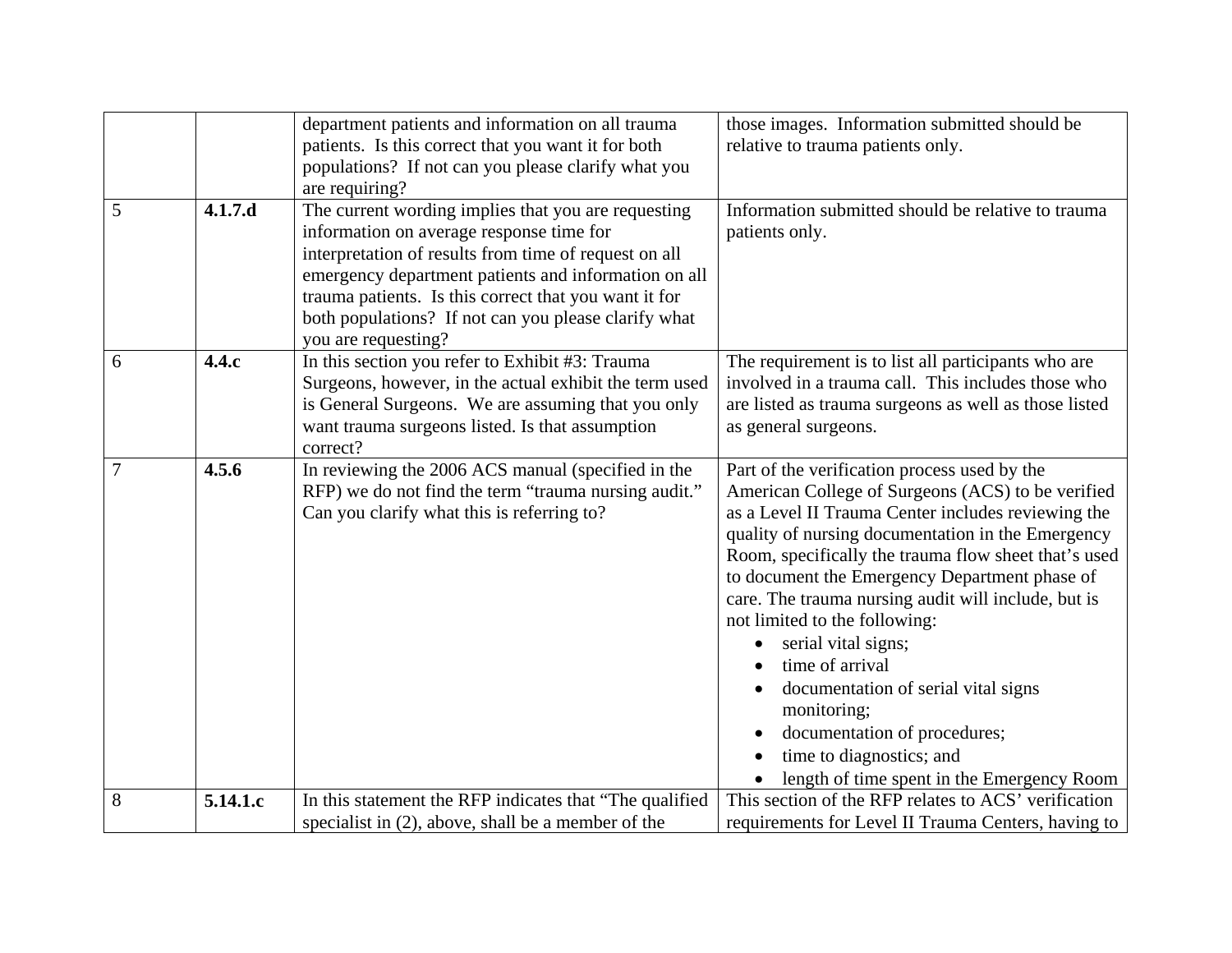|   |        | trauma team". What specialist does this refer to, it is | do with Intensive Care Unit (ICU) services. For a    |
|---|--------|---------------------------------------------------------|------------------------------------------------------|
|   |        | unclear?                                                | Level II Trauma Center, it's not required that there |
|   |        |                                                         | be a surgically-directed ICU service, but there must |
|   |        |                                                         | be a coherent ICU service run by ICU-specialized     |
|   |        |                                                         | physicians. There must be a surgeon co-director of   |
|   |        |                                                         | that ICU service with experience in ICU care even    |
|   |        |                                                         | though that physician is not required to be ICU      |
|   |        |                                                         | boarded in Critical Care. The aforementioned is in   |
|   |        |                                                         | addition to an organized service for ICU care. There |
|   |        |                                                         | has to be someone available for life-threatening or  |
|   |        |                                                         | critical illness or critical problems for trauma     |
|   |        |                                                         | patients in the ICU, 24 hours a day, 7 days a week.  |
|   |        |                                                         | While that person doesn't have to be an ICU-         |
|   |        |                                                         | verified specialist, there does have to be someone   |
|   |        |                                                         | associated with the trauma service. Where the term   |
|   |        |                                                         | "qualified specialist" was referenced was intended   |
|   |        |                                                         | to mean the ICU person who may or may not have a     |
|   |        |                                                         | 24-hour presence in the house, but the trauma team   |
|   |        |                                                         | has to have someone there at all times to respond to |
|   |        |                                                         | emergencies. This will be a requirement for ACS      |
|   |        |                                                         | verification as a Level II Center.                   |
| 9 | 5.16.2 | Is there a list of required participants for this       | The ACS standard for verification as a Level II      |
|   |        | "multidisciplinary trauma peer review committee that    | Trauma Center will be the presence of a multi-       |
|   |        | includes all members of the trauma team?" Per the       | disciplinary peer review committee. The process      |
|   |        | definition provided, the trauma team includes all staff | improvement or the quality improvement program       |
|   |        | that participates in the care of the trauma patient to  | is one of the central components of what it takes to |
|   |        | include phlebotomists, emergency department techs,      | be verified as a Level II Center. The required       |
|   |        | etc. Are you asking for all to participate in the       | participants at the multi-disciplinary program will  |
|   |        | meetings or be represented in the meetings?             | be representatives from the trauma service (e.g. all |
|   |        |                                                         | trauma panel surgeons) and the specifically          |
|   |        |                                                         | designated liaisons from the specialty services, who |
|   |        |                                                         | have to be there at least 50% of the time to meet    |
|   |        |                                                         | verification standards. The specifically required    |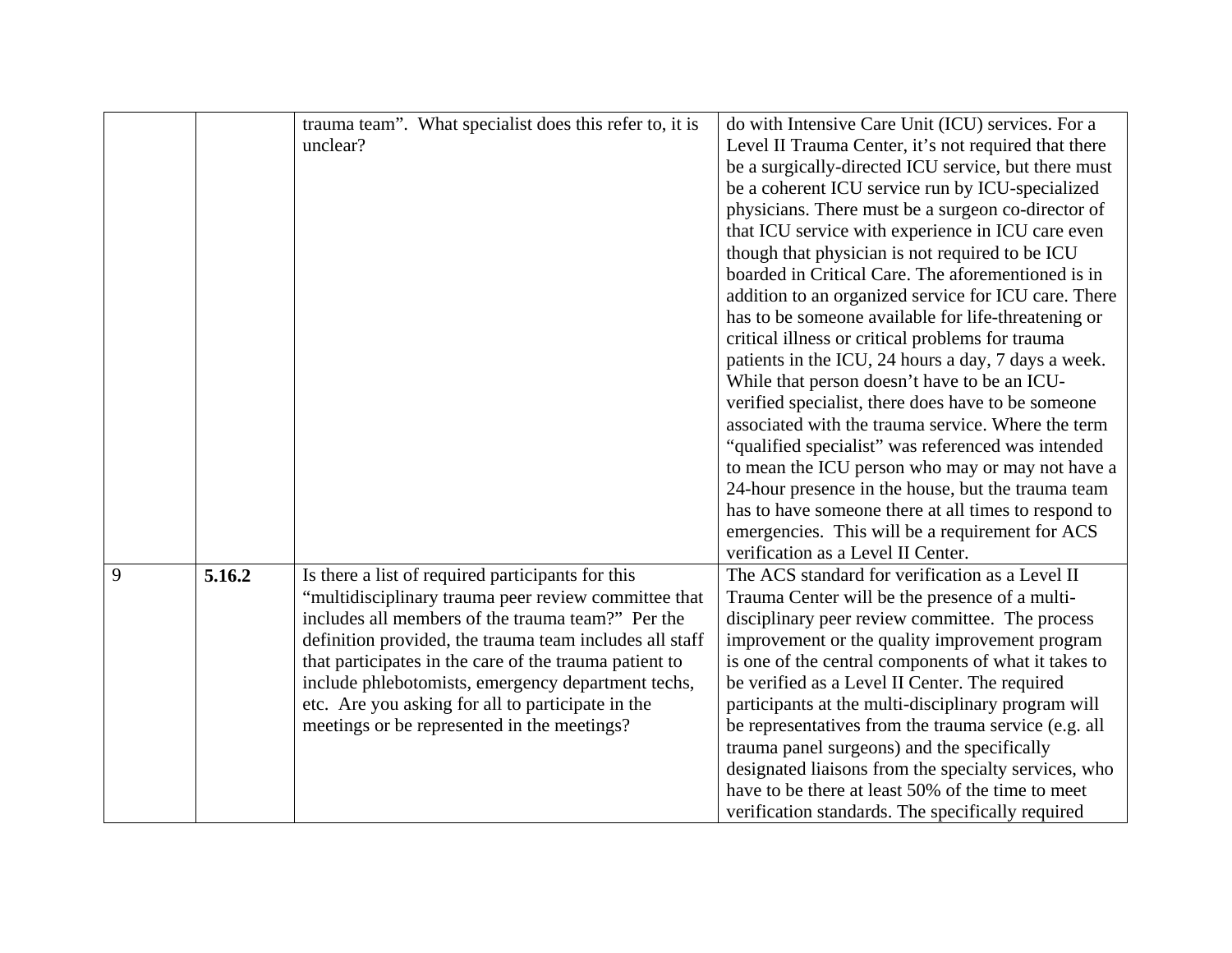|    |      |                                                                                                                                                                                                                                                                                                                                                                   | people are outlined in the Optimal Resources<br>Document. It would include the Emergency<br>Department liaison, Radiology liaison, Orthopedic<br>liaison, and Nurse Surgical liaison.<br>It is adequate for each of the disciplines to have a<br>designated representative present at the trauma<br>meeting.                                                                                                                                                                                                                                                                                                                                                         |
|----|------|-------------------------------------------------------------------------------------------------------------------------------------------------------------------------------------------------------------------------------------------------------------------------------------------------------------------------------------------------------------------|----------------------------------------------------------------------------------------------------------------------------------------------------------------------------------------------------------------------------------------------------------------------------------------------------------------------------------------------------------------------------------------------------------------------------------------------------------------------------------------------------------------------------------------------------------------------------------------------------------------------------------------------------------------------|
| 10 | 5.19 | This element states that the surgeon will be in the<br>emergency department on patient arrival, with<br>adequate notification from the field. Do you mean<br>within 15 minutes of arrival per Title 22 and ACS<br>guidelines level II standards, or are you asking for a<br>new standard? Also is there a definition for adequate<br>notification from the field? | This is intended to be the same standard that's put<br>forward by the ACS Verification Program. The<br>expectation is that the trauma surgeon should be<br>there when the patient arrives. The standard is that<br>the surgeon will be there within 15 minutes of<br>patient arrival at least 80% of the time. Adequate<br>notification doesn't have a time standard. It is<br>recommended and preferred to have the surgeon<br>there on trauma victim arrival.<br>Field personnel should notify the receiving trauma<br>center as soon as it is determined they are<br>responding to that facility in accordance with the<br>Solano County Trauma Triage Algorithm. |
| 11 | 5.25 | Please clarify the term trauma director. Are you<br>referring to the trauma medical director as in 5.23 and<br>5.24?                                                                                                                                                                                                                                              | The term trauma director and trauma medical<br>director are the same.                                                                                                                                                                                                                                                                                                                                                                                                                                                                                                                                                                                                |
| 12 | 5.32 | How does this requirement differ from 5.19 or is this<br>the same requirement restated?                                                                                                                                                                                                                                                                           | It is the same requirement.                                                                                                                                                                                                                                                                                                                                                                                                                                                                                                                                                                                                                                          |
| 13 | 5.57 | The term radiographer is not defined in the 2006 ACS<br>manual. Can we assume that this is a radiology<br>technologist?                                                                                                                                                                                                                                           | This question refers to the necessary presence of a<br>radiology technologist in order to take the primary<br>imaging. A Computer Tomography (CT) technician<br>is also expected to be there and available 24 hours a<br>day / 7 days a week.                                                                                                                                                                                                                                                                                                                                                                                                                        |
| 14 | 5.68 | There are two items numbered 5.68. How do you                                                                                                                                                                                                                                                                                                                     | This was a typographical error in numbering.                                                                                                                                                                                                                                                                                                                                                                                                                                                                                                                                                                                                                         |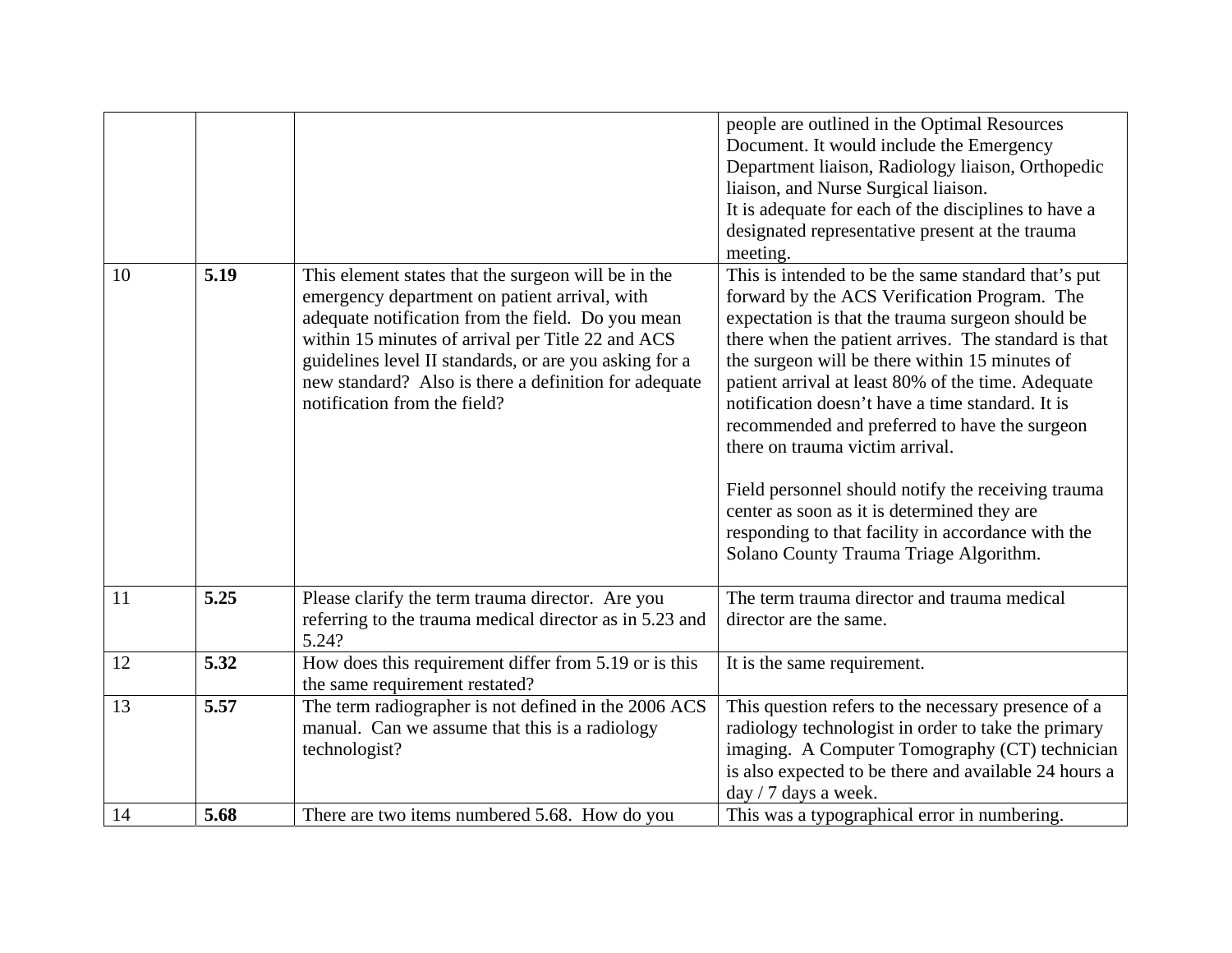|    |                  | want us to differentiate between these items?                  | Please refer to these items as $5.68(a)$ and $5.68(b)$ . |
|----|------------------|----------------------------------------------------------------|----------------------------------------------------------|
|    |                  |                                                                | Answers contained in this addendum are                   |
|    |                  |                                                                | incorporated as amendments to the RFP by                 |
|    |                  |                                                                | reference.                                               |
| 15 | <b>Appendix</b>  | For the data requirements are there                            | Appendix 8 refers to trauma patients as previously       |
|    | 8                | inclusion/exclusion criteria for the specific items<br>listed? | defined. See answers to questions 1-5.                   |
| 16 | <b>Appendix</b>  | For reporting the number of trauma victims who are             | The Centers for Disease Control and Prevention's         |
|    | 8. d             | believed to meet trauma triage guidelines, can you             | Field Triage criteria is what should be used. The        |
|    |                  | clarify which guidelines you want us to use? (Solano           | reporting of the number of trauma victims is             |
|    |                  | County, CEMSIS, NTDB)                                          | required to remain consistent with the trauma            |
|    |                  |                                                                | patient definitions. CDC/ACS field triage criteria       |
|    |                  |                                                                | [MMWR: 61(1), January 13, 2012)]                         |
| 17 | <b>Appendix</b>  | For these items please clarify the standard definition         | It is the Injury Severity Score greater than 15 and/or   |
|    | 8. e.2, 8.       | are you requiring for "Major Trauma Patients"                  | Step 1 or 2 from the CDC/ACS field triage criteria.      |
|    | $f_{\cdot}6$     |                                                                | Refer to the response for Question #1.                   |
| 18 | <b>Appendix</b>  | Does the number of emergency admissions in 2011                | The number of admissions for both Emergency              |
|    | 8.g              | and 2012 for the following categories refer to all             | Department patients and trauma patients is required.     |
|    |                  | emergency department admissions, or just trauma                | The two populations should be listed separately.         |
|    |                  | admissions? If you are requesting both, do you want            | Data for years 2011 and 2012 is required (two full       |
|    |                  | these populations separated?                                   | years of data).                                          |
| 19 | <b>Exhibit 7</b> | The footnote for this exhibit states "all surgeons who         | All Emergency Department physicians and                  |
|    |                  | staff trauma service must have 16CME." Can you                 | Specialty Department Liaisons staffing the Trauma        |
|    |                  | clarify if 16CME are needed for all ED physicians              | Center, especially the Emergency Department, are         |
|    |                  | (non-surgeons) and not just the liaison as is required         | required to accrue an average of 16 verifiable           |
|    |                  | by ACS?                                                        | external trauma-related Continuing Medical               |
|    |                  |                                                                | Education hours annually, or 48-hours in a three         |
|    |                  |                                                                | year period of time.                                     |
|    |                  | <b>Catchment Area Questions</b>                                |                                                          |
| 20 |                  | Please explain why the Catchment Area(s) are not               | It is impossible to know prior to receiving letters of   |
|    |                  | included in the Request for Proposal (RFP) and how             | intent and proposal submissions what the catchment       |
|    |                  | this omission best serves the citizens of Solano               | area will be as the catchment area will change           |
|    |                  | County?                                                        | depending upon the geographic location of the            |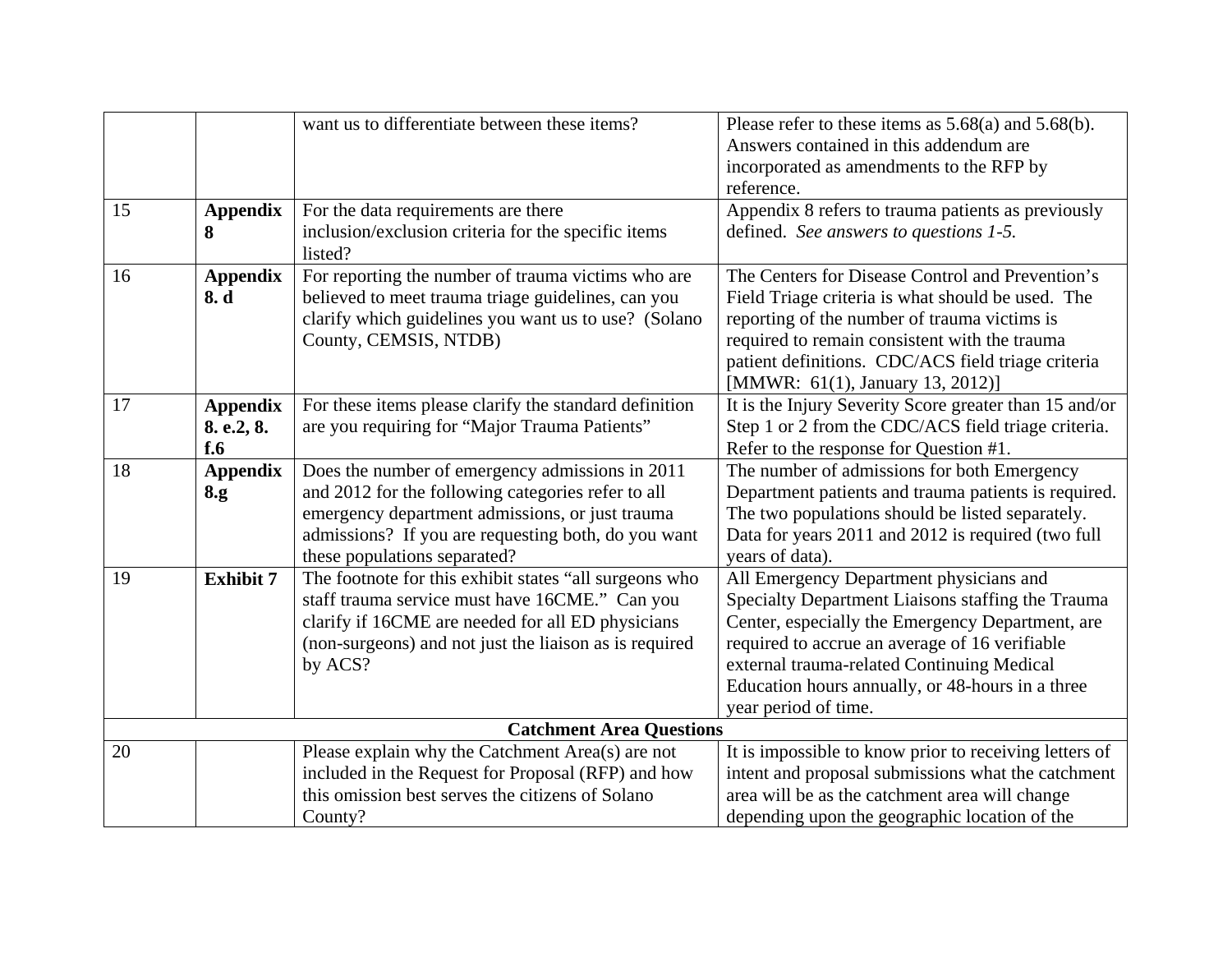|    |                                                       | proposing entity. Therefore, the analysis needs to   |
|----|-------------------------------------------------------|------------------------------------------------------|
|    |                                                       | be done once letters of intent have been submitted.  |
| 21 | How can an applicant adequately plan for volume and   | Please see response to question number 22 below, it  |
|    | cost of trauma services if the RFP proposal does not  | is incumbent upon the hospitals to make those        |
|    | define the scope of the service area?                 | determinations and projections as this is a business |
|    |                                                       | decision.                                            |
| 22 | Given the cost and fees involved in submitting a      | In accordance with the Solano County trauma triage   |
|    | proposal and the significant investment made by the   | algorithm, which dictates transfer to the closest    |
|    | Level II Trauma Center, will the Catchment Area       | appropriate trauma center, the catchment area is     |
|    | include at least all of Solano County?                | determined by the location of the potential Level II |
|    |                                                       | Trauma Center(s) in relation to the next closest     |
|    |                                                       | Level I or II Trauma Center(s). This means that the  |
|    |                                                       | catchment area for this Level II Trauma Center in    |
|    |                                                       | Solano County will not include all of Solano         |
|    |                                                       | County, as some geographic areas in the northern     |
|    |                                                       | and southern parts of the county will remain closer  |
|    |                                                       | to existing Level I or Level II Trauma Center(s).    |
|    |                                                       | This is in the primary interest of the patient       |
|    |                                                       | obtaining the necessary medical care in the shortest |
|    |                                                       | amount of time.                                      |
|    |                                                       |                                                      |
| 23 | Does the SEMSC intend to include any area outside     | The Solano Emergency Medical Services                |
|    | of Solano County, such as Yolo County, in the         | Cooperative does not have the authority to           |
|    | Catchment Area?                                       | determine trauma catchment areas outside of Solano   |
|    |                                                       | County borders. Therefore, that decision would be    |
|    |                                                       | made solely by the Local Emergency Medical           |
|    |                                                       | Services Agencies (LEMSAs) with jurisdiction for     |
|    |                                                       | those counties.                                      |
|    | <b>Labor and Delivery Requirement</b>                 |                                                      |
| 24 | Why are labor and delivery services being required in | The primary reasons Labor and Delivery Services      |
|    | this RFP as a minimum standard for an Adult Level II  | are required in the RFP are:                         |
|    | Trauma Center when the American College of            | 1. An assessment of Level II Trauma Centers          |
|    | Surgeons (ACS) Standards do not require such          | in the US, and this region, has been                 |
|    | services?                                             | conducted. The results show that Labor &             |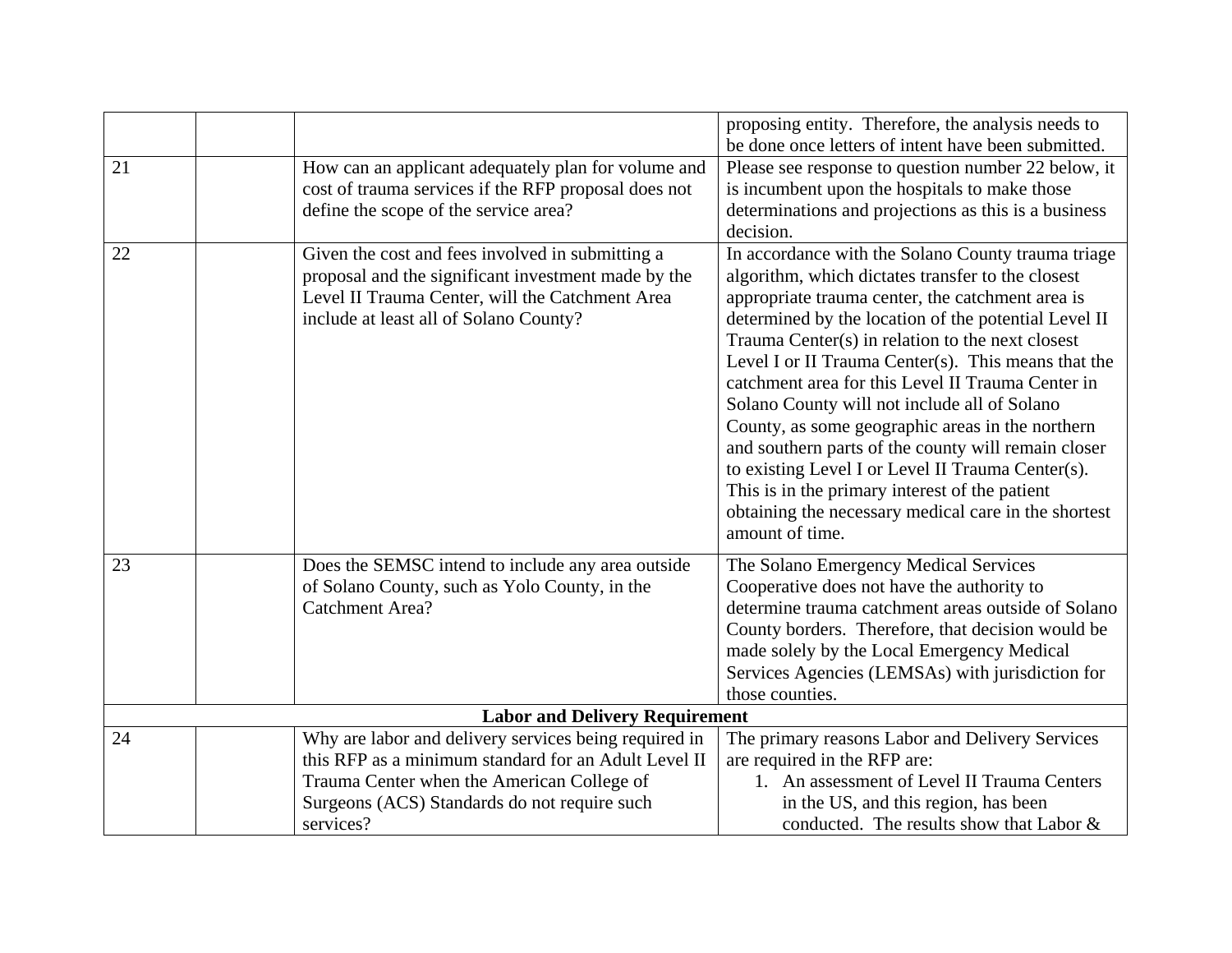|    |                                                          | Delivery services are offered at all Level II           |
|----|----------------------------------------------------------|---------------------------------------------------------|
|    |                                                          | Trauma Centers, thus it has become the de               |
|    |                                                          | facto standard of care.                                 |
|    |                                                          | SEMSC cannot move forward with a Level                  |
|    |                                                          | II Trauma Center Designation that would                 |
|    |                                                          | reduce the level of care currently received             |
|    |                                                          | by residents of Solano County.                          |
| 25 | How many trauma cases have been in Solano County         | Statistically speaking, a pregnant woman is no more     |
|    | in the past five years that require labor and delivery   | or less likely to be a trauma victim. The number of     |
|    | services?                                                | cases is less important than the ability to provide the |
|    |                                                          | care. SEMSC has determined that pregnant victims        |
|    |                                                          | of trauma receive appropriate treatment and care in     |
|    |                                                          | the most expedient manner possible.                     |
|    |                                                          |                                                         |
|    |                                                          | The US Centers for Disease Control and Prevention,      |
|    |                                                          | MMWR, Recommendations and Reports dated                 |
|    |                                                          | January 23, 2009, Vol. 58, No. RR-1, recommends         |
|    |                                                          | that injured women $>20$ weeks pregnant be              |
|    |                                                          | transported to a trauma center or hospital with         |
|    |                                                          | obstetrical resources.                                  |
| 26 | What are the specific labor and delivery requirements    | In addition to other specialists already on site, a     |
|    | for this RFP?                                            | Labor & Delivery team, at a minimum, consists of        |
|    |                                                          | an Obstetrician, a Labor & Delivery nurse, and          |
|    |                                                          | post-partum Registered Nurse. They must be              |
|    |                                                          | immediately available to provide routine and            |
|    |                                                          | emergency neonatal delivery as well as continuous,      |
|    |                                                          | appropriate on-site treatment and care for mother       |
|    |                                                          | and baby following stabilization.                       |
| 27 | Given the existing excess capacity in Solano County,     | Please see response to Question #24.                    |
|    | the lack of clinical justification and the fact that one | A resource commitment to become a Level II              |
|    | of the two known applicant hospitals already has         | Trauma Center is not insubstantial, and most of that    |
|    | Labor and Delivery services meeting Title 22             | is in fact centered around the ability to provide       |
|    | requirements, please outline the criteria that SEMSC     | high-end care for relatively uncommon but life-         |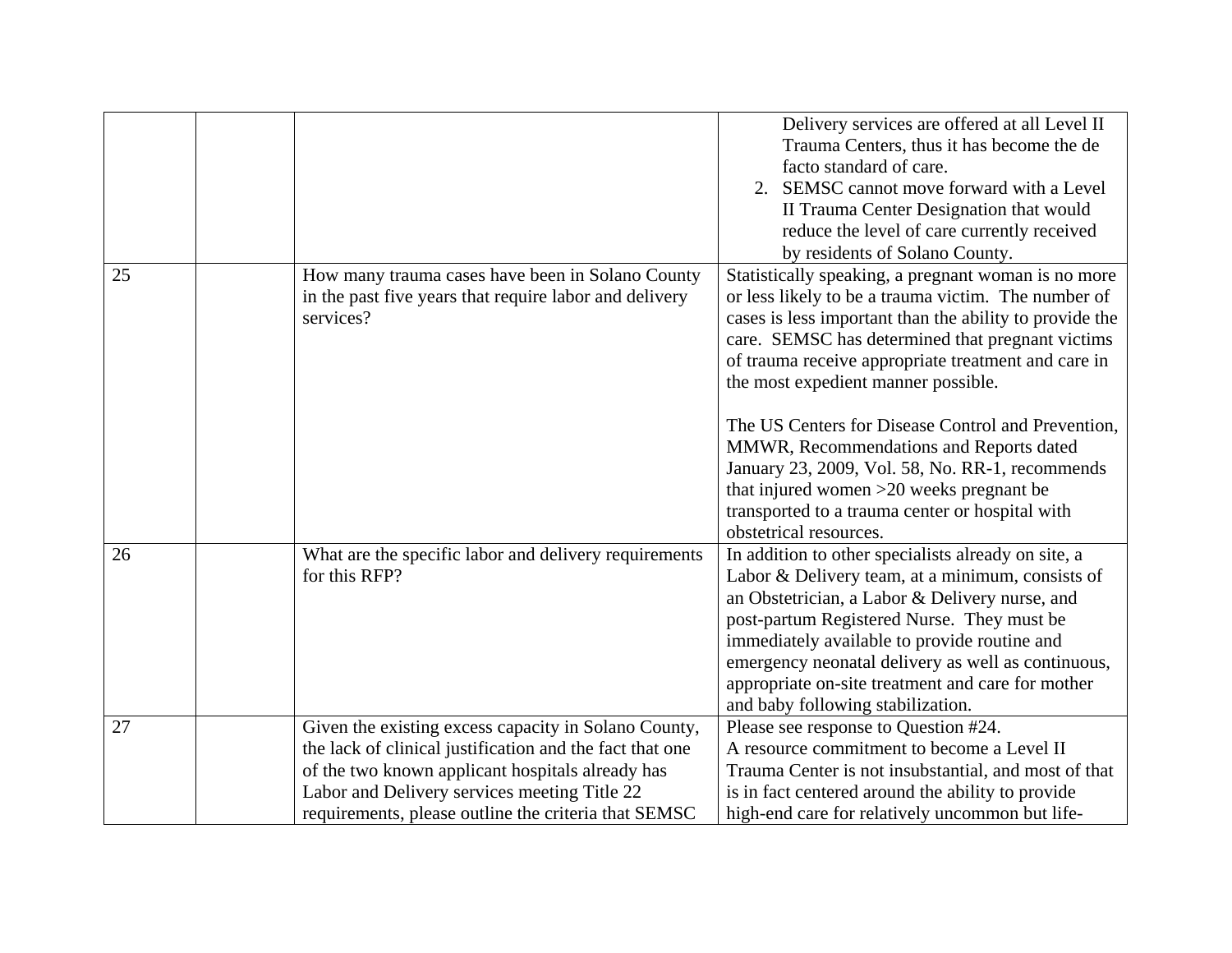|    |           | used to determine that Labor and Delivery services<br>should be required in this RFP.                                                                                                                                                                                                                                                    | threatening sets of injuries. The number of patients<br>who present as hypotensive, in need of emergency<br>medical surgery intervention to an average trauma<br>center is in the neighborhood of 7%. The number of<br>patients who required a neurosurgeon immediately<br>available to do a craniotomy in Solano County will<br>likely be under 20. The same could be said about<br>critically injured pregnant females but it's entirely<br>consistent with the requirements of a Level II<br>Trauma Center. And the ability to provide that level<br>of specialty care across the board is what<br>distinguishes a Level II Center from a Level III<br>Center. |
|----|-----------|------------------------------------------------------------------------------------------------------------------------------------------------------------------------------------------------------------------------------------------------------------------------------------------------------------------------------------------|-------------------------------------------------------------------------------------------------------------------------------------------------------------------------------------------------------------------------------------------------------------------------------------------------------------------------------------------------------------------------------------------------------------------------------------------------------------------------------------------------------------------------------------------------------------------------------------------------------------------------------------------------------------------|
|    |           | <b>General RFP Questions</b>                                                                                                                                                                                                                                                                                                             |                                                                                                                                                                                                                                                                                                                                                                                                                                                                                                                                                                                                                                                                   |
| 28 | 2.4.3     | Section 2.4.3 of the RFP states that the successful<br>applicant will be determined in accordance with its<br>ability to meet special requirements as identified by<br>Solano County Emergency Medical Services (EMS),<br>among other things. Does the RFP include these<br>special requirements? If not what are these<br>requirements? | Any and all special requirements are already<br>identified in the RFP.                                                                                                                                                                                                                                                                                                                                                                                                                                                                                                                                                                                            |
| 29 | 2.4.3     | Section 2.4.3 of the RFP states that the successful<br>applicant will be determined in accordance with its<br>demonstrated commitment to patient family-centered<br>care for major trauma. How will applicants be<br>evaluated on this requirement?                                                                                      | Evaluation will be conducted through chart review<br>and interviews with appropriate staff. There will be<br>particular emphasis placed on pediatric patients.                                                                                                                                                                                                                                                                                                                                                                                                                                                                                                    |
| 30 |           | There is a reference to "Section 3.3.8 – Part 8" on<br>page 47 of the RFP, but there is no such section in the<br>RFP. How should an applicant prepare trauma center<br>cost and operating budget information for onsite<br>review?                                                                                                      | The section is not there and should be disregarded.<br>Projected revenue and expenses including any/all<br>capital costs and associated amortization should be<br>provided.                                                                                                                                                                                                                                                                                                                                                                                                                                                                                       |
| 31 | 1.5.4 and | Does an applicant's submission become available to                                                                                                                                                                                                                                                                                       | Per the RFP, Section 3.8 Confidentiality:                                                                                                                                                                                                                                                                                                                                                                                                                                                                                                                                                                                                                         |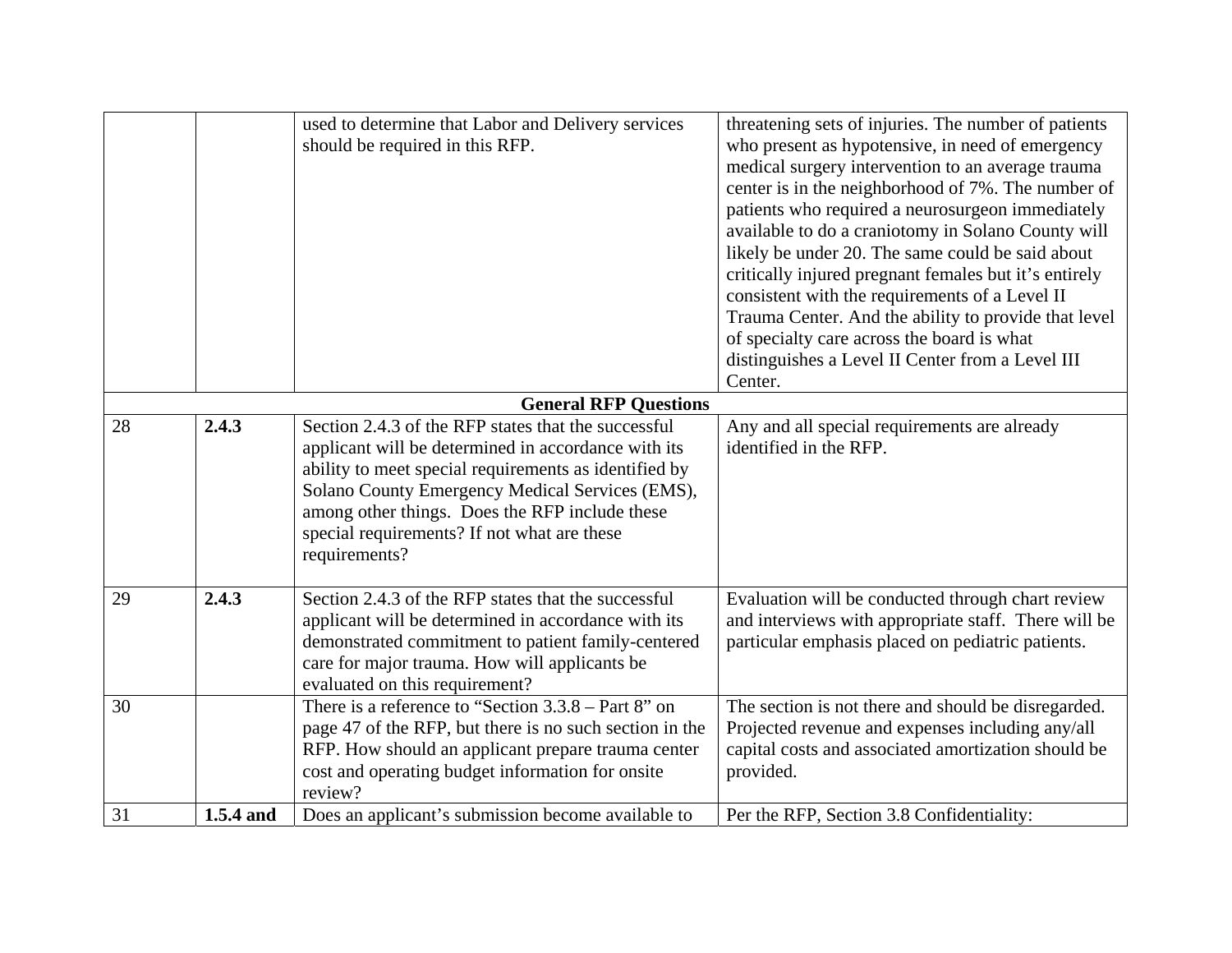|     | 3.8                | the public upon submission or only when an award is    | "All materials received related to this RFP will be     |
|-----|--------------------|--------------------------------------------------------|---------------------------------------------------------|
|     |                    | made or RFP cancelled? Please see Sections 1.5.4 and   | kept confidential, until such time an award is made     |
|     |                    | 3.8                                                    | or the RFP is cancelled, at which time all materials    |
|     |                    |                                                        | received may be made available to the public."          |
| 32  | 4.2.3 <sub>b</sub> | In Section 4.2.3 b, please provide specifics about     | In this particular section of the RFP it reads,         |
|     |                    | "trauma surgical team"                                 | "describe the protocols for alerting and mobilizing     |
|     |                    |                                                        | the in-house trauma team, the trauma surgical           |
|     |                    |                                                        | team." These requirements for verification don't        |
|     |                    |                                                        | specify which people necessarily have to be on the      |
|     |                    |                                                        | trauma team activation down to the level of person      |
|     |                    |                                                        | A or person B. It needs to include all of the           |
|     |                    |                                                        | pertinent members of the trauma team - the trauma       |
|     |                    |                                                        | surgical attending, the Emergency Room (ER)             |
|     |                    |                                                        | attending, any residents or other providers who may     |
|     |                    |                                                        | be part of that primary care team; the primary and      |
|     |                    |                                                        | secondary trauma nurses. It typically includes          |
|     |                    |                                                        | people who might be involved in major trauma at a       |
|     |                    |                                                        | slightly expanded region. Sometimes, but not            |
|     |                    |                                                        | necessarily including anesthesiology, radiology         |
|     |                    |                                                        | technician, laboratory technician and blood bank        |
|     |                    |                                                        | technician. There isn't a specific set of people who    |
|     |                    |                                                        | belong on that team beyond the primary care or the      |
|     |                    |                                                        | primary team caring for the patient in the trauma       |
|     |                    |                                                        | bay. It's not uncommon for there to be a stratified     |
|     |                    |                                                        | response within the hospital such that more people      |
|     |                    |                                                        | are paged to the highest level of activation and        |
|     |                    |                                                        | fewer people are paged to potentially less injured      |
|     |                    |                                                        | patients'; but that is in fact at the discretion of the |
|     |                    |                                                        | hospital. Also refer to page 32, Resources for          |
|     |                    |                                                        | Optimal Care of the Injured Patient (2006) ACS.         |
| 32a |                    | Follow up question during conference:                  | The answer to that is, not necessarily. What the        |
|     |                    | The section immediately prior to this refers to trauma | standards require is that the operating room be         |
|     |                    | team. It appears that you're talking about your OR     | available in a timely fashion when it's needed. And     |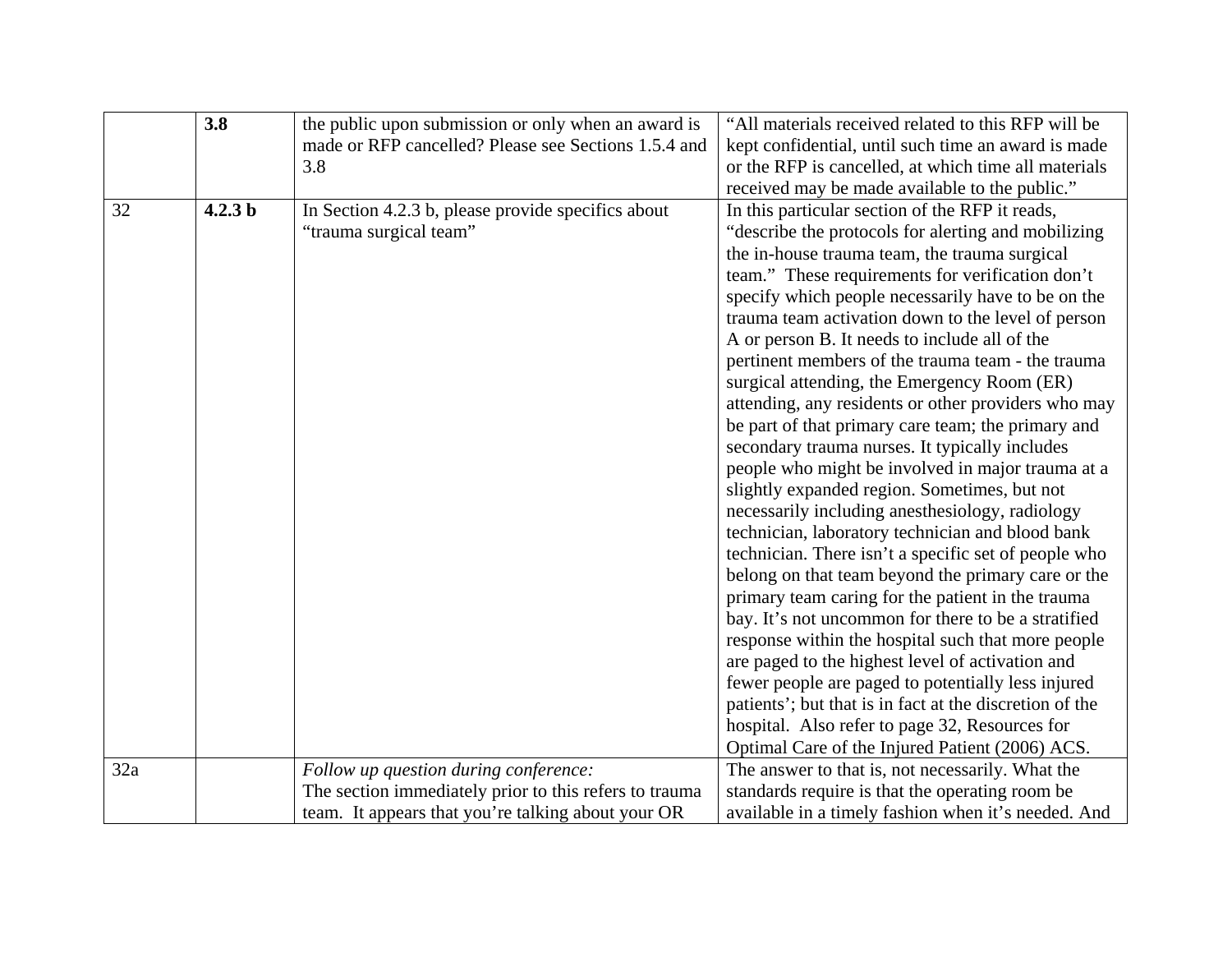|    |                    | team. It doesn't specifically state OR response or it<br>talks several points trauma surgical team. There are<br>several questions in there about that and it looks like<br>it's different from your trauma response team. It looks<br>like your OR team is what's you're asking for in this. | what will be evaluated is $-$ did a patient need to go<br>to the operating room, and if they needed to go to<br>the operating room, was it there, was it ready, and<br>did you have it done. The process doesn't go into<br>the nuts and bolts of how a particular hospital<br>chooses to meet that requirement. Many of them do<br>notify the operating room team that a high level<br>trauma is coming in so they can make appropriate<br>triage decisions about what they do with the<br>operating room, but it's not a line item requirement<br>that they be notified. And if you have a room and a<br>team all standing by ready to go, maybe you don't<br>need to notify them again; but it's not specified at<br>that level of detail. And what will be measured is<br>the availability of the operating room, based on<br>historical ability to do so and the working plan to<br>make it happen. |
|----|--------------------|-----------------------------------------------------------------------------------------------------------------------------------------------------------------------------------------------------------------------------------------------------------------------------------------------|----------------------------------------------------------------------------------------------------------------------------------------------------------------------------------------------------------------------------------------------------------------------------------------------------------------------------------------------------------------------------------------------------------------------------------------------------------------------------------------------------------------------------------------------------------------------------------------------------------------------------------------------------------------------------------------------------------------------------------------------------------------------------------------------------------------------------------------------------------------------------------------------------------|
| 33 | 4.5.2 <sub>b</sub> | What does SEMSC mean in 4.5.2 b (page 26) when it<br>asks for "The format of the activity" referring to the<br>QI activities?                                                                                                                                                                 | "The format of the activity" is asking for the<br>proposer to describe the type and format of the<br>activity/committee meeting; e.g., closed quality<br>improvement meeting open only to providers,<br>multi-disciplinary open forum meeting, didactic<br>one-way educational system, didactic presentation,<br>etc. The intent is to understand the nature of the<br>meeting.                                                                                                                                                                                                                                                                                                                                                                                                                                                                                                                          |
| 34 | 4.8 c              | What the section 4.8 c "How is it reviewed?" mean<br>when referring to Diversion/Saturation Policy?                                                                                                                                                                                           | This particular area is talking about the process or<br>policies which the individual hospital or trauma<br>center has in regards to transfer of a trauma patient<br>to a higher level of care or what to do when they are<br>on diversion or when they have a saturation policy.<br>For example, operating rooms or the ICU is full and<br>critically ill or injured patients that need to be<br>transferred. The centers will have policies and                                                                                                                                                                                                                                                                                                                                                                                                                                                        |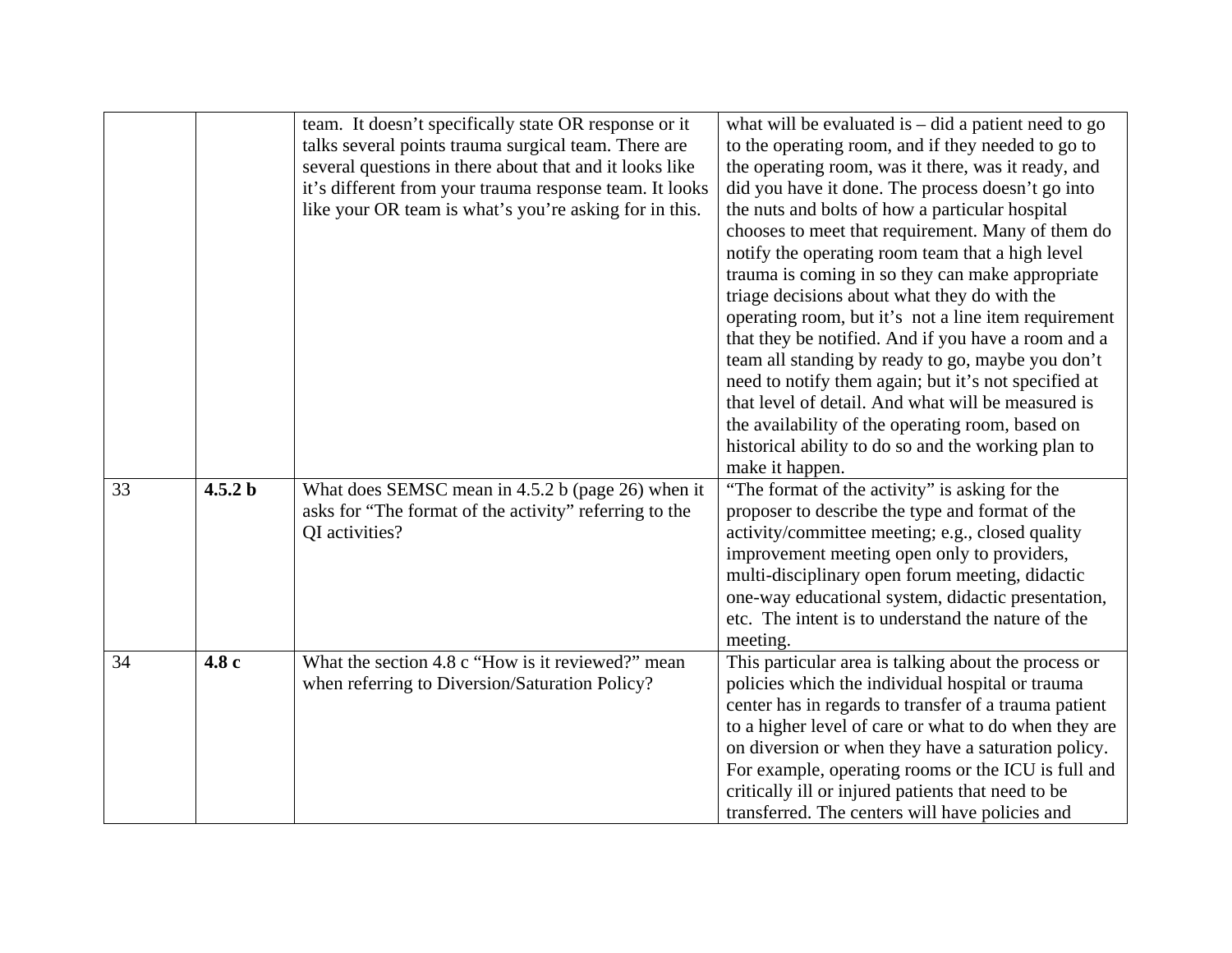|    |                 |                                                       | processes for dealing with those kinds of             |
|----|-----------------|-------------------------------------------------------|-------------------------------------------------------|
|    |                 |                                                       | eventualities. The "review" is specifically referring |
|    |                 |                                                       | to the Performance Improvement in Patient Safety      |
|    |                 |                                                       | (PIPS) process. The PIPS program that will evaluate   |
|    |                 |                                                       | when you're transferring, when you're on diversion,   |
|    |                 |                                                       | or when you're on saturation. This data will be       |
|    |                 |                                                       | tracked and trended and then reviewed to see if       |
|    |                 |                                                       | there are areas of improvement or if those particular |
|    |                 |                                                       | policies and processes are being appropriately        |
|    |                 |                                                       | utilized. The total amount of time on diversion       |
|    |                 |                                                       | must be less than 5% of the time. This must be        |
|    |                 |                                                       | monitored by the PIPS program on an ongoing           |
|    |                 |                                                       | basis. For Level II verification, it will be required |
|    |                 |                                                       | to list all episodes of trauma bypass and explain     |
|    |                 |                                                       | why they happen. The trauma team needs to be          |
|    |                 |                                                       | involved in decisions involving diverting trauma      |
|    |                 |                                                       | patients and there needs to be documented tracking    |
|    |                 |                                                       | of why it was done.                                   |
| 35 | 9.21            | In 9.21, SEMSC asks for "the CME schedule for the     | Sections 9.21 & 4.4 (q) are asking for the same       |
|    |                 | past 12 months." Is this the same schedule requested  | information; CME schedule must include list of        |
|    |                 | in element 4.4 (q)? or is SEMSC, asking for           | classes with the attendance rosters and number of     |
|    |                 | something else? If yes, what exactly does the SEMSC   | Continuing Education hours earned in table format.    |
|    |                 | want included on the schedule and in what format?     |                                                       |
| 36 |                 | As SEMSC may issue amendments to the RFP up to        | The need to modify proposals should not be an         |
|    |                 | the deadline for filing proposals, is there any       | issue since all written clarification and amendments  |
|    |                 | procedure by which the applicant may modify its       | will be provided by June 21, 2013.                    |
|    |                 | submittal, if necessary, after the deadline to        |                                                       |
|    |                 | accommodate any such amendments?                      |                                                       |
| 37 | <b>Appendix</b> | In Appendix 5, Section 5.16.7, lists as a minimum     | This applies only to trauma QI. All SEMSC             |
|    | 5, 5.16.7       | standard that SEMSC be provided access to all quality | representatives would be willing to sign              |
|    |                 | improvements or findings and may attend any and all   | confidentiality statements.                           |
|    |                 | quality improvements. Does this standard only apply   |                                                       |
|    |                 | to trauma quality improvements minutes, findings or   |                                                       |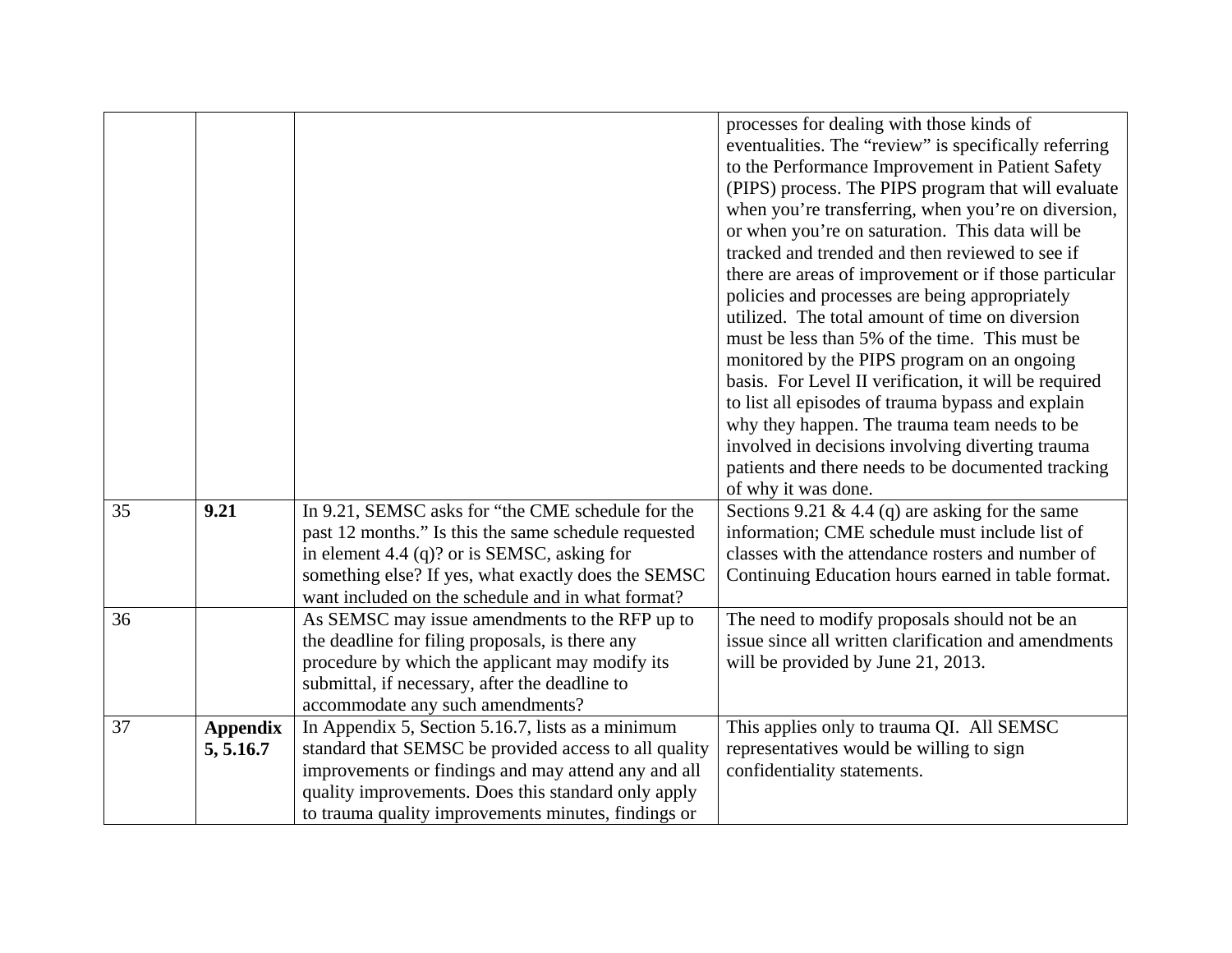|    |                      | meetings? If not, how will the quality privilege be<br>maintained?                                                                                                                                                                                                                                                                                                                                                                            |                                                                                                                                                                                                                                                                                                                                                                                                                                                                                                            |
|----|----------------------|-----------------------------------------------------------------------------------------------------------------------------------------------------------------------------------------------------------------------------------------------------------------------------------------------------------------------------------------------------------------------------------------------------------------------------------------------|------------------------------------------------------------------------------------------------------------------------------------------------------------------------------------------------------------------------------------------------------------------------------------------------------------------------------------------------------------------------------------------------------------------------------------------------------------------------------------------------------------|
| 38 | <b>Appendix</b><br>5 | Appendix 5, Level II Trauma Center Minimum<br>Standards, defines "senior resident" as a "physician<br>licensed in the state of California who has completed<br>at least two (2) years of residency (PGY 3) under<br>consideration " Title 22, Section 100245, however<br>defines "senior resident" as "physician who has<br>completed at least three (3) years of residency or is in<br>their last year of residency training" Please clarify | The intent for general surgery residents, including<br>the usage within the Optimal Resource Document,<br>is PGY4 or PGY5 residents for the purposes of<br>surgical senior resident. The language indicating at<br>least 2 years, or in the final year of residency, was<br>put in to accommodate other specialties in general<br>surgery. A Chief Resident may only be PGY3; this<br>language was included so that those people with<br>non-surgical specialties could be considered senior<br>residents. |
|    |                      | <b>Data and Formatting</b>                                                                                                                                                                                                                                                                                                                                                                                                                    |                                                                                                                                                                                                                                                                                                                                                                                                                                                                                                            |
| 39 |                      | There are footnote-like annotations in the RFP (for<br>example, page 19 item 4.1.2c, page 38 item 5.37, page<br>41 item 6.3) but the RFP does not contain footnotes,<br>so what do these annotations mean?                                                                                                                                                                                                                                    | These were errors and should be disregarded.                                                                                                                                                                                                                                                                                                                                                                                                                                                               |
| 40 |                      | Are the Fiscal Data Requirements on page 47, d and e<br>to be provided for onsite review only or does SEMSC<br>want them included in the proposal?                                                                                                                                                                                                                                                                                            | The information should be included in the proposal,<br>but be clearly marked as confidential as outlined on<br>page 13 of the RFP package. The information will<br>not be included in public record.                                                                                                                                                                                                                                                                                                       |
| 41 |                      | Page 11 says the proposal must have one-inch<br>margins. Is this also a requirement for attachments<br>(for example, printed policies and annual reports)?                                                                                                                                                                                                                                                                                    | SEMSC recognizes that formatting may be different<br>for different documents that are already in existence<br>and will not require the one $(1)$ inch margins for<br>facility-specific documents.                                                                                                                                                                                                                                                                                                          |
| 42 |                      | On page 11, SEMSC requests that PART 3 of the<br>proposal be "a complete table of contents showing<br>where each requirement is met." Does SEMSC want<br>the table of contents according to ACS requirements,<br>Appendix 4, Appendix 5 or some combination of the<br>three?                                                                                                                                                                  | In order to facilitate the ease of location for the<br>independent review panel, the table of contents<br>should be formatted for ease of use and navigation<br>of the submitted proposal.                                                                                                                                                                                                                                                                                                                 |
| 43 | <b>Appendix</b>      | Appendix 8 (page 44): Data requirements specify data                                                                                                                                                                                                                                                                                                                                                                                          | The data required is for years 2011 and 2012.                                                                                                                                                                                                                                                                                                                                                                                                                                                              |
|    | 8                    | for 2011 and 2012 in column header. Does SEMSC                                                                                                                                                                                                                                                                                                                                                                                                |                                                                                                                                                                                                                                                                                                                                                                                                                                                                                                            |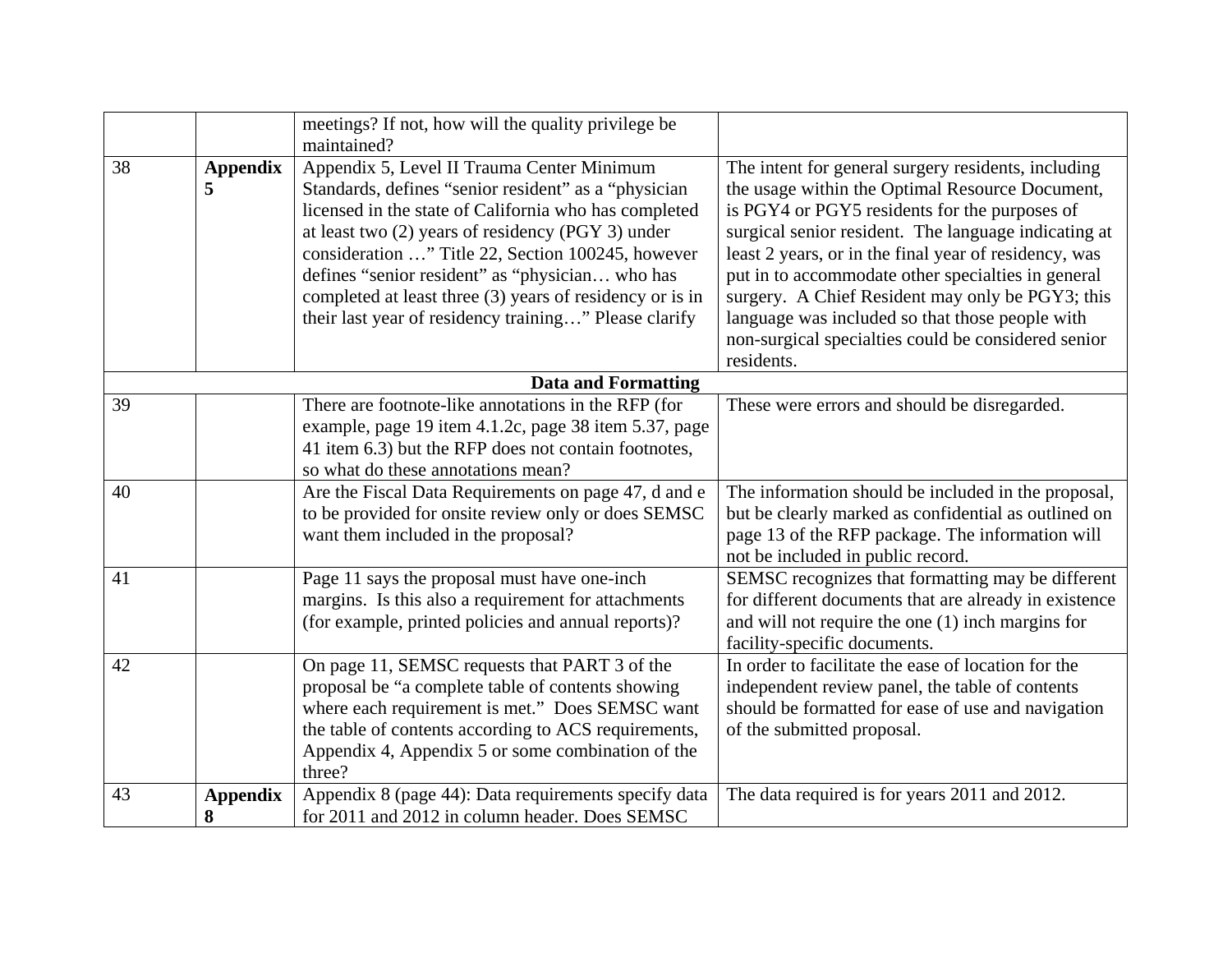|    |                      | mean 2012 and 2013 (to date) instead?                                                                                                                                                                                                                                                                                                                    |                                                                                                                                                                                                                                                                                                                                                                                                                                                                                                                                                                                                      |
|----|----------------------|----------------------------------------------------------------------------------------------------------------------------------------------------------------------------------------------------------------------------------------------------------------------------------------------------------------------------------------------------------|------------------------------------------------------------------------------------------------------------------------------------------------------------------------------------------------------------------------------------------------------------------------------------------------------------------------------------------------------------------------------------------------------------------------------------------------------------------------------------------------------------------------------------------------------------------------------------------------------|
| 44 | <b>Appendix</b><br>8 | Appendix 8 also refers to "2012 to date", does<br>SEMSC mean "2013 to date?"                                                                                                                                                                                                                                                                             | The data required is for years 2011 and 2012.                                                                                                                                                                                                                                                                                                                                                                                                                                                                                                                                                        |
| 45 |                      | Does SEMSC want the Appendix 8: Data<br>Requirements in any specific format, since the data<br>"by month" will not fit in the provided columns?                                                                                                                                                                                                          | Change the word "Total" to "Average" for only<br>Appendix 8a. If there is supplementary data being<br>presented other than what was requested, attach in<br>an additional appendix or data sheet.                                                                                                                                                                                                                                                                                                                                                                                                    |
|    |                      | <b>The Proposed Contract</b>                                                                                                                                                                                                                                                                                                                             |                                                                                                                                                                                                                                                                                                                                                                                                                                                                                                                                                                                                      |
| 46 |                      | Given the costly investment in an Adult Trauma Level<br>II Center of a successful applicant, please explain<br>SEMSC's reasoning for having a contract provision<br>(Section 10) that allows SEMSC to terminate the<br>contract for convenience?                                                                                                         | The contract is for an initial two year term with an<br>annual review and designation to continue. It is<br>SEMSC's intent to continue with these services as<br>long as there is a public need and benefit. The<br>termination for convenience clause has a 180 day<br>notice period. While it's SEMSC's intent to<br>continue this contract long term, changing<br>circumstances and necessity may require proper<br>notice and termination of this contract. Note that<br>the notice period is significant compared to the<br>initial term of the contract.                                       |
| 47 |                      | Again, in light of the costly investment that a<br>successful applicant will make on behalf of the<br>citizens of Solano County, please explain the<br>SEMSC's rationale for a Termination for Cause clause<br>(Section 9) that contains only a 5 day minimum notice<br>period, with no right to cure the problem, and with no<br>materiality threshold? | Note that termination for cause section is section 8,<br>not section 9, as indicated in the question. The<br>contract provides that the termination for cause<br>"shall not be less than five (5) days" after written<br>notice. SEMSC's notice period will be based on<br>the gravity of the situation. Breaches involving<br>mortality or morbidity will have a shorter notice<br>period than a reporting violation. It is prudent and<br>appropriate for SEMSC to have a "no less than a<br>five (5) day" notice period based on the magnitude<br>of services being provided under this contract. |
| 48 |                      | Please explain how SEMSC would terminate only part<br>of this contract "for cause" as Section 8 currently                                                                                                                                                                                                                                                | SEMSC is reserving the right to terminate only part<br>of the contract for cause. Circumstances, such as                                                                                                                                                                                                                                                                                                                                                                                                                                                                                             |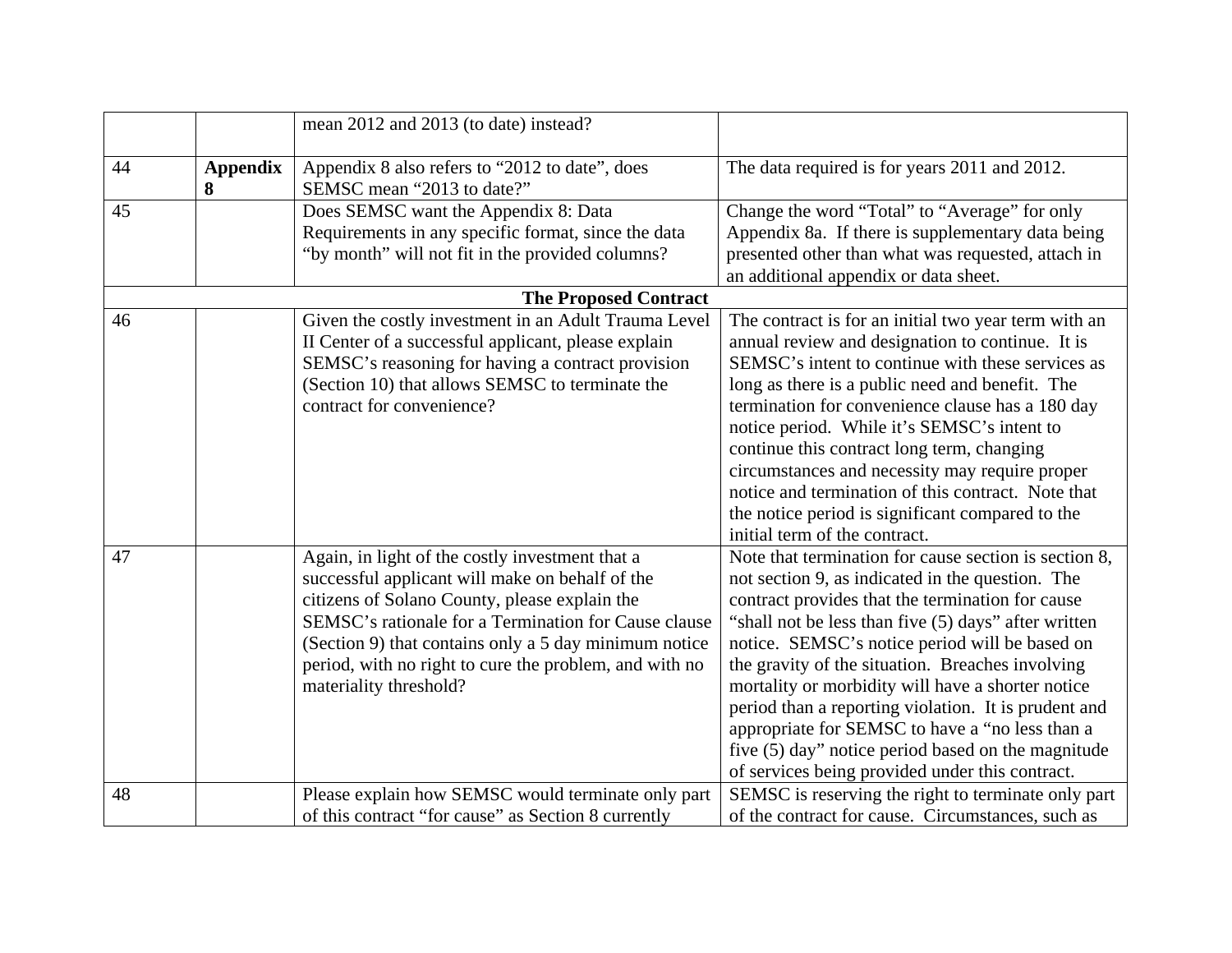|                           | provides?                                               | repeated breaches in a certain type of care, may<br>warrant that that portion of the contract be<br>suspended while being remedied or, in some |  |  |  |
|---------------------------|---------------------------------------------------------|------------------------------------------------------------------------------------------------------------------------------------------------|--|--|--|
|                           |                                                         | circumstances, terminated. If the successful bidder                                                                                            |  |  |  |
|                           |                                                         | is performing well for certain types of trauma II                                                                                              |  |  |  |
|                           |                                                         | care, a complete termination may be overly broad.                                                                                              |  |  |  |
| <b>Bid Appeal Process</b> |                                                         |                                                                                                                                                |  |  |  |
| 49                        | Does the County of Solano Board of Supervisors have     | The Solano County Board of Supervisors policies                                                                                                |  |  |  |
|                           | a written policy on RFP appeals? If so, is the appeal   | and procedures do not apply to this RFP as the                                                                                                 |  |  |  |
|                           | contained in the RFP consistent with that policy?       | Board of Supervisors has no jurisdiction over this                                                                                             |  |  |  |
|                           |                                                         | issue.                                                                                                                                         |  |  |  |
| 50                        | Please confirm that this RFP complies with the          | The California Administrative Procedures Act does                                                                                              |  |  |  |
|                           | California Administrative Procedure Act.                | not apply.                                                                                                                                     |  |  |  |
| 51                        | If an applicant chooses to appeal the award, when and   | The bid process does not give the appealing party                                                                                              |  |  |  |
|                           | how will the applicant receive access to and copies of  | rights to any additional information other than that                                                                                           |  |  |  |
|                           | materials related to the RFP, along with reports of the | which would be available under a California Public                                                                                             |  |  |  |
|                           | Independent Review Panel (IRP) and any relevant         | Records Act request.                                                                                                                           |  |  |  |
|                           | internal documents (e.g. emails)?                       |                                                                                                                                                |  |  |  |
| 52                        | May an applicant that appeals call witness to testify   | An applicant who appeals may call witnesses to                                                                                                 |  |  |  |
|                           | during the hearing?                                     | testify during their appeal hearing.                                                                                                           |  |  |  |
| 53                        | Will an applicant that is not recommended to receive    | No debriefing conference will be offered or                                                                                                    |  |  |  |
|                           | the trauma center designation be able to request and    | provided to the unsuccessful applicant.                                                                                                        |  |  |  |
|                           | receive a debriefing conference with the SEMSC in       |                                                                                                                                                |  |  |  |
|                           | order to discuss its proposal?                          |                                                                                                                                                |  |  |  |
|                           | <b>Proposer's Conference Speaker Cards</b>              |                                                                                                                                                |  |  |  |
| 54                        | RFP states to be received no later than 3PM on July     | The RFP must be received by 12:00 PM PST on                                                                                                    |  |  |  |
|                           | 15. The slide today indicated 12 Noon. Please           | July 15, 2013.                                                                                                                                 |  |  |  |
|                           | clarify, thank you.                                     |                                                                                                                                                |  |  |  |
| 55                        | If the Medical Center has a Qualified Obstetrician, a   | A review team will be looking for evidence that the                                                                                            |  |  |  |
|                           | Labor & Delivery RN, and a Pediatrician immediately     | capability to care for the critically injured pregnant                                                                                         |  |  |  |
|                           | available to care for the critically injured pregnant   | patient exists within the hospital. This capability                                                                                            |  |  |  |
|                           | patient, does this meet the RFP requirements for        | cannot be determined by having specified                                                                                                       |  |  |  |
|                           | Labor & Delivery?                                       | employees immediately available for assistance.                                                                                                |  |  |  |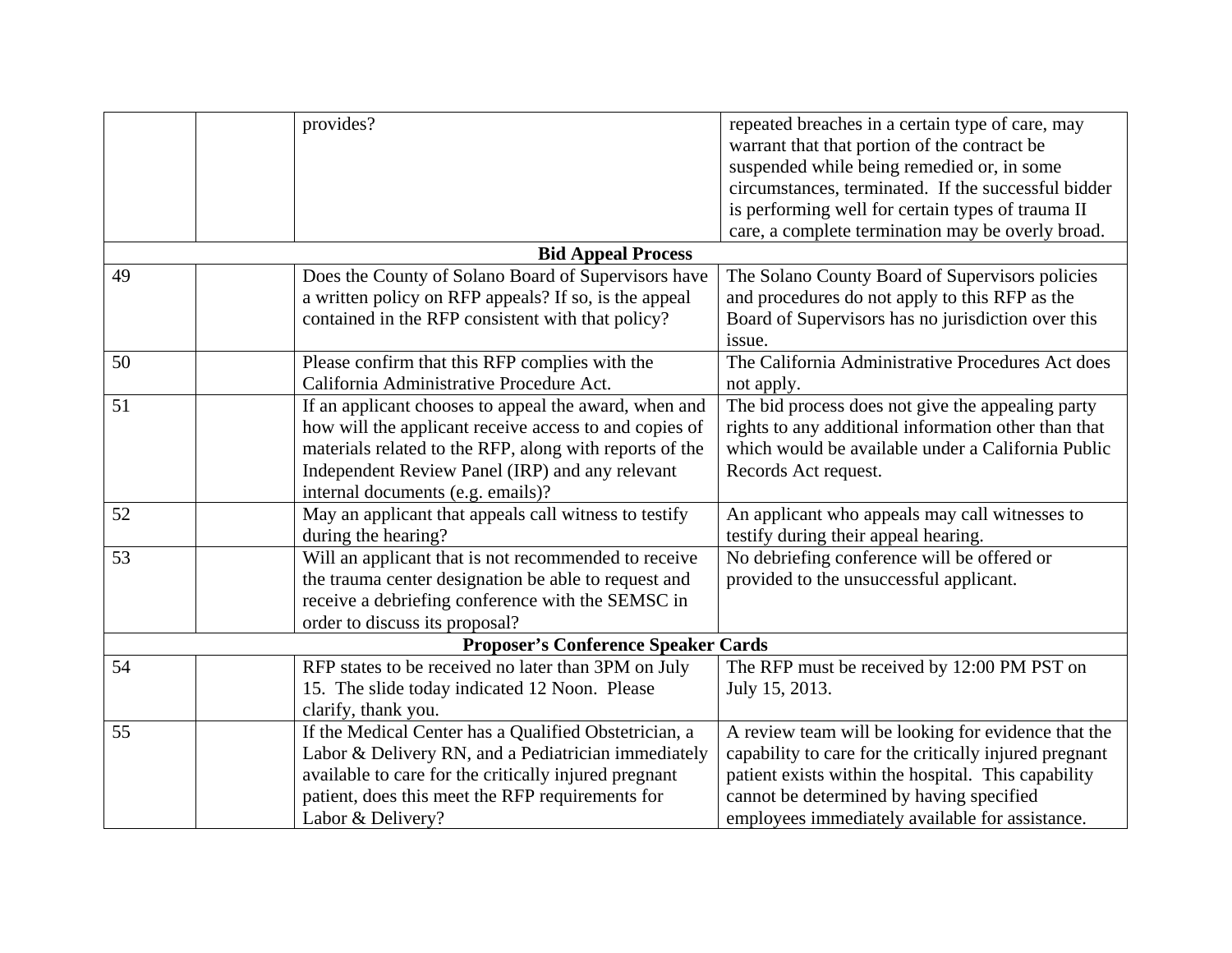|    |                                                      | Instead, it may be based on things such as, but not    |
|----|------------------------------------------------------|--------------------------------------------------------|
|    |                                                      | limited to: immediate ability to perform fetal         |
|    |                                                      | monitoring, immediate provision of patient care by     |
|    |                                                      | experienced obstetrics trained personnel, and the      |
|    |                                                      | ability to provide emergent obstetrical interventions  |
|    |                                                      | and procedures.                                        |
|    |                                                      |                                                        |
| 56 | What date range will be requested for the August     | Hospitals may choose the charts for review, as long    |
|    | Chart Review: 2011-2012 or 2013 to Date?             | as they represent 12 consecutive months. None of       |
|    |                                                      | the charts should be older than 18 months, but         |
|    |                                                      | should be of sufficient age that the patients have     |
|    |                                                      | been discharged.                                       |
| 57 | Can CV's be made available for onsite review or does | The actual Curriculum Vitae materials may be made      |
|    | the county want them all in the proposal?            | available on site.                                     |
| 58 | Who are the "call-in physicians" referenced in       | Call-in physicians include the primary trauma          |
|    | Required Attachment 9.22? (RFP asks proposers to     | surgeon and any sub-specialists or consulting          |
|    | "provide supporting material showing compliance"     | physicians or care providers who are asked for.        |
|    | rates for call-in physicians")                       |                                                        |
| 59 | Appendix 6, statement 6.7 (page 41) refers to Policy | Policy 1403 was a typographical error in the           |
|    | 1403. The policy is not available on the Solano      | original document. The policy applicable to data       |
|    | County EMS website. What is the policy?              | collection and reporting is Policy 2220.               |
| 60 | What does Appendix 6, statement 6.13 (page 42)       | Should the successfully designated hospital fail a     |
|    | mean?                                                | subsequent re-verification visit, it will maintain its |
|    |                                                      | best efforts to continue to operate consistently with  |
|    |                                                      | a Level II Trauma Center designation until             |
|    |                                                      | otherwise directed by the SEMSC.                       |
| 61 | NTDB vs. CEMSIS: "more rigorous"                     | Based on the Emergency Medical Services                |
|    | So do you want both? Because they are different.     | Authority's desire to transition from CEMSIS to        |
|    |                                                      | NEMSIS, submission of both CEMSIS and NTDB             |
|    |                                                      | data will be required, until such time as CEMSIS       |
|    |                                                      | standards have fully transitioned.                     |
| 62 | Can CME documentation be available on site just as   | Continuing Medical Education documentation can         |
|    | individual CV's?                                     | be made available onsite for verification.             |
| 63 | When will an editable version of the proposed        | An editable version will be made available by          |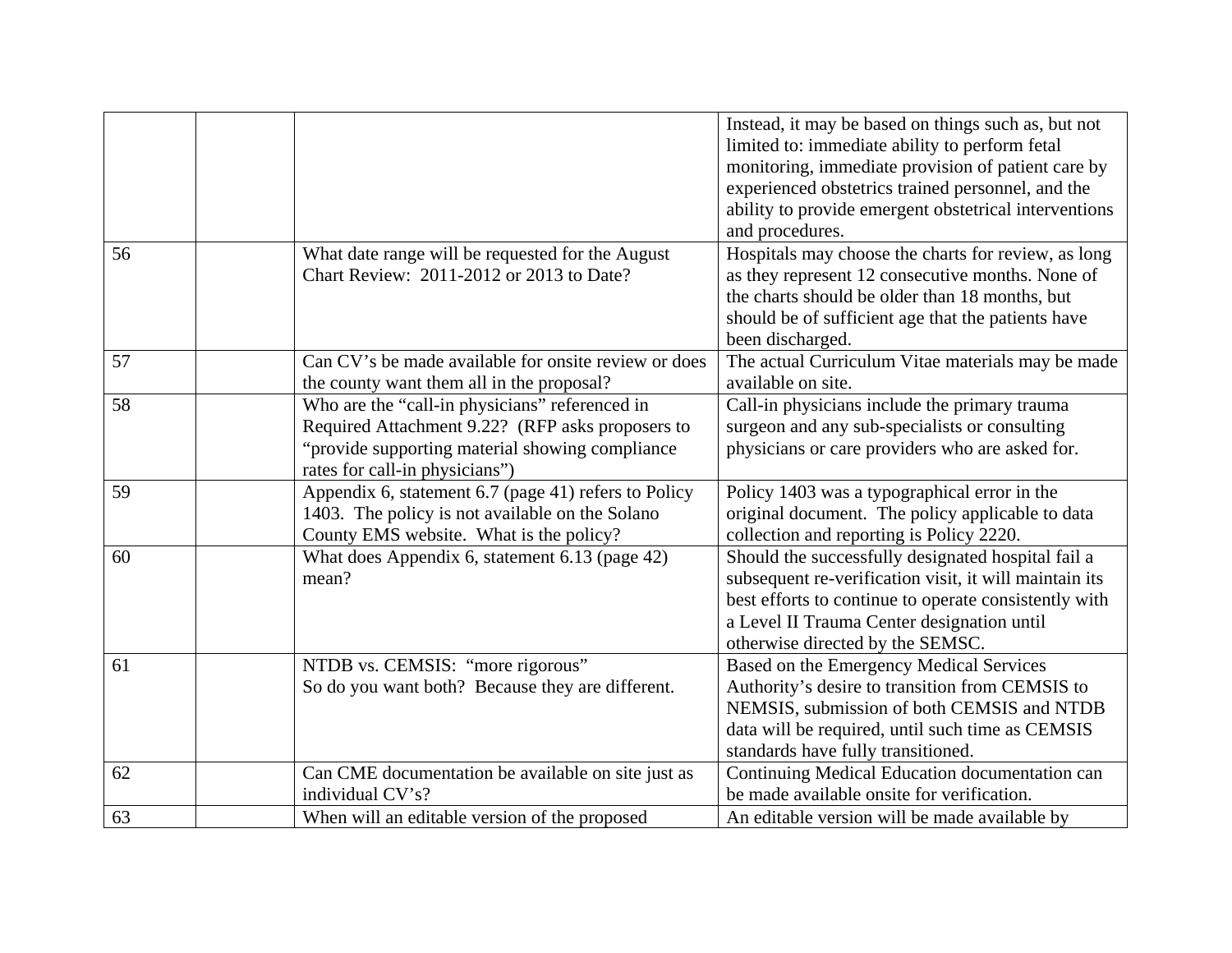|    | contract be made available to potential proposers?         | November 1, 2013 to allow the selected applicant to   |
|----|------------------------------------------------------------|-------------------------------------------------------|
|    |                                                            | submit proposed technical changes in a redlined       |
|    |                                                            | version.                                              |
|    | <b>Additional Submitted Questions</b>                      |                                                       |
| 64 | In $4.4(m)$ , page 25, under Physician and Nurse           | Examples of members of the Trauma Team other          |
|    | Coverage, it states "For other personnel identified as     | than Physicians and Nurses include, but are not be    |
|    | part of the trauma team, identify advanced training,       | limited to: Respiratory Therapists, Laboratory        |
|    | certification, and/or special skills in medicine,          | Technologists, Radiology Technicians, and Social      |
|    | nursing, administrative services, etc." What positions     | Workers.                                              |
|    | are you referring to other than Physicians and Nurses?     |                                                       |
| 65 | Will the RFP scoring template be shared with               | The scoring template will not be shared with          |
|    | applicants upon submittal of the Letter of Intent and      | potential proposers upon their submittal of a letter  |
|    | fees?                                                      | of intent.                                            |
| 66 | In the Pre-Proposer Conference you stated that EMS         | No additional changes are being made to the RFP.      |
|    | would not be making any further changes to the RFP         | Answers contained in this addendum are                |
|    | after June 21, 2013. In that untracked changes to the      | incorporated as amendments to the RFP by              |
|    | RFP have been made, which are very difficult to            | reference.                                            |
|    | identify without doing time consuming side by side         |                                                       |
|    | comparisons, will this change and any other changes        |                                                       |
|    | to the on-line official RFP be made in a                   |                                                       |
|    | "strikeover/redline" method or other readily               |                                                       |
|    | identifiable method so that the public and proposers       |                                                       |
|    | can easily tell what has been changed by EMS?              |                                                       |
| 67 | The introductory paragraph to Appendix 10 (Proposed        | The Level II Trauma Center Agreement is required      |
|    | Contract) (page 50 of the RFP) states "[a]ny proposed      | for designation by the Solano Emergency Medical       |
|    | changes to the proposed contract language must be          | Services Cooperative, which is the Regulatory         |
|    | identified as part of the proposal, using a                | Agency with the statutory authority to designate the  |
|    | "strikeover/ <i>underline</i> " method. No proposed change | selected facility. The agreement is not intended to   |
|    | to the contract which is not submitted as part of the      | be a "Negotiated contract," rather it outlines the    |
|    | proposal will be considered. All changes to this           | standards and requirements the selected facility will |
|    | contract must be mutually accepted prior to Trauma         | be held accountable to maintain. An editable          |
|    | Center designation." Will an editable version of the       | version, capable of allowing for                      |
|    | proposed contract be provided to potential proposers       | "strikeover/underline" will be made available by      |